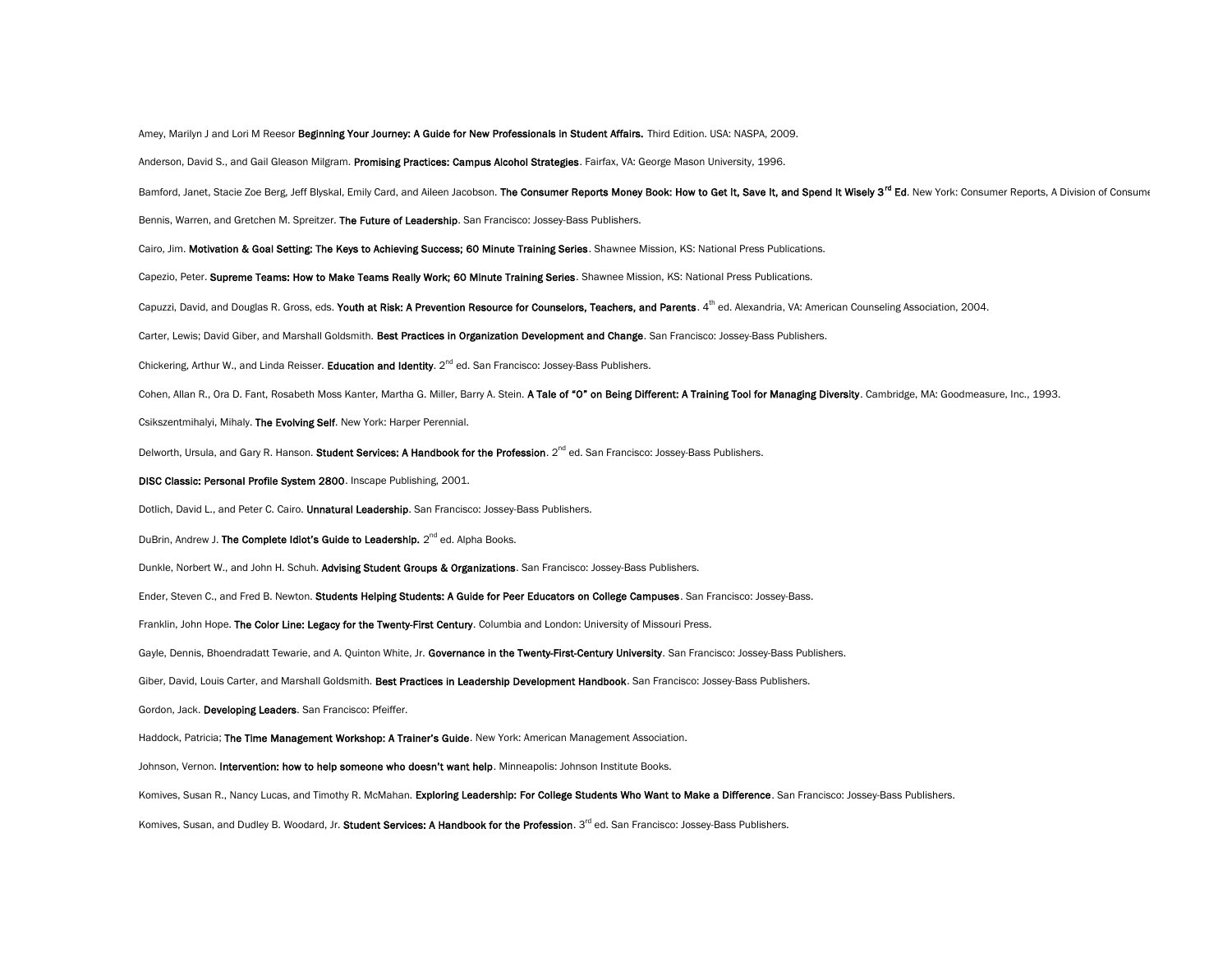Kouzes, James M., and Barry Z. Posner. Student Leadership Practices Inventory. San Francisco: Jossey- Bass Publishers. Includes: Facilitators Guide, Student Workbook, Scoring Software.

Kouzes, James M., and Barry Z. Posner. The Leadership Challenge. 3<sup>rd</sup> ed. San Francisco: Jossey-Bass Publishers.

Lee, Robert J., and Sara N. King. Discovering the Leader in You: A Guide to Realizing Your Personal Leadership Potential. Center for Creative Leadership. San Francisco: Jossey-Bass Publishers.

Levine, Arthur. Shaping Higher Education's Future: Demographic Realities and Opportunities 1990-2000. San Francisco: Jossey-Bass Publishers.

Lohmann, Roger. Nonprofit Management & Leadership. Vol.14. No. 3. San Francisco: Jossey-Bass Publishers, 2004. Lohmann, Roger. Nonprofit Management & Leadership. Vol.14. No. 4. San Francisco: Jossey-Bass Publishers, 2004.

Loeb, Paul Rogat The Impossible Will Take a Little White. Basic Books: New York, 2004 Loeb, Paul Rogat Soul of a Citizen: Living with Conviction in a Cynical Time. St. Martin's Griffin: New York, 1999

Maxwell, John C. The 17 Indisputable Laws of Teamwork. Nashville: Thomas Nelson Publishers.

Meeks, John E., and William Bernet. The Fragile Alliance: A Orientation to Psychotherapy of the Adolescent. Malabar, FL: Krieger Publishing Company.

Merriam, Sharan. Case Study Research in Education: A Qualitative Approach. San Francisco: Jossey-Bass Publishers.

Parker, Glenn. Team Depot: A Warehouse of Over 585 Tools to Reassess, Rejuvenate & Rehabilitate Your Team. San Francisco: Jossey-Bass/Pfeiffer.

Pike, Bob, and Dave Arch. Dealing with Difficult Participants. San Francisco: Jossey- Bass/ Pfeiffer.

Resource Catalog. Inscape Publishing, Inc.

Solem, Lynn, and Bob Pike. 50 Creative Training Closures. San Francisco: Pfeiffer.

Spears, Larry, and Michele Lawrence. Focus on Leadership. New York: John Wiley & Sons, Inc.

The Chronicle of Higher Education. Vol. LI. No. 4. Printed September 17, 2004.

The New Wellness Encyclopedia. University of California at Berkeley Wellness Letter. New York: Houghton Mifflin Company.

The Wellness Encyclopedia of Food and Nutrition: How to Buy, Store, and Prepare Every Variety of Fresh Food. University of California at Berkeley. New York: Rebus.

Thiagarajan, Sivasailam "Thiagi," and Glenn Parker. Teamwork and Teamplay: Games and Activities for Building and Training Teams. San Francisco: Jossey-Bass/Pfeiffer.

Thomas, Marian. A New Attitude; 60 Minute Training Series. Shawnee Mission, KS: National Press Publications.

Ukens, Lorraine L. Energize your Audience. San Francisco: Jossey-Bass Publishers.

VanGundy, Arthur. 101 Great Games and Activities. San Francisco: Pfeiffer.

Wilcox, Martin, and Stephen Rush. The CCL Guide to Leadership in Action. San Francisco: Jossey-Bass Publishers.

Wilcox, Martin, and Stephen Rush. The CCL Guide to Leadership in Action. San Francisco: Jossey-Bass Publishers.

Wilcox, Martin. Leadership in Action. Center for Creative Leadership. Vol. 24. No.1. North Carolina: Jossey-Bass, March/April 2004.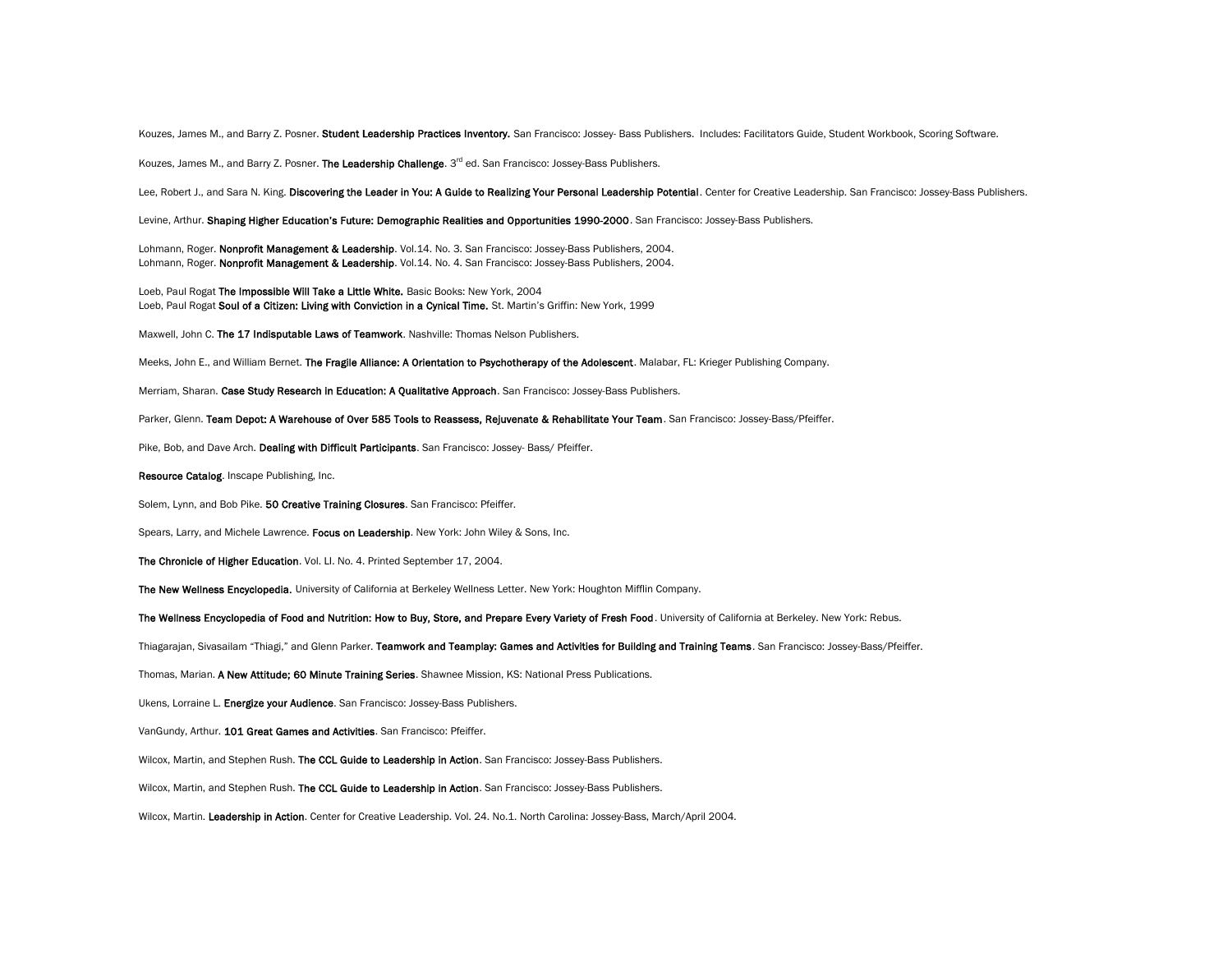Wilcox, Martin. Leadership in Action. Center for Creative Leadership. Vol. 24. No. 2. North Carolina: Jossey-Bass, May/June 2004.

Wilcox, Martin. Leadership in Action. Center for Creative Leadership. Vol. 23. No. 6. North Carolina: Jossey-Bass, January/February 2004.

Williams, Vivian. Conceptual and Practical Issues in School Leadership. San Francisco: Jossey-Bass.

Williams, Vivian. Conceptual and Practical Issues in School Leadership. San Francisco: Jossey-Bass.

Zimmerman-Oster, Kathleen, and John C. Burkhardt. Leadership in the Making: Impact and Insights from Leadership Development Programs in U.S. Colleges and Universities. Battle Creek, MI: W.K. Kellogg Foundation.

Loeb, Paul Rogat. Soul of a Citizen. New York. St. Martins Griffin Loeb, Paul Rogat. The Impossible Will Take a Little While. New York: Basic Books

Bennis, Warren, and Joan Goldsmith. Learning to Lead. New York: Basic Books

Deming, Vasudha K. The Big Book of Leadership Games. New York: McGraw-Hill

Underwood, Tom. Wuzzles for Presenters. San Francisco. Jossey-Bass

Epstein, Robert. The Big Book of Stress Relief Games. New York. McGraw-Hill

Newstram, John and Edward Scannell. The Big Book of Tean Building Games. New York. McGraw-Hill

Jones, Alanna. 104 Activities that Build. Maryland: Rec Room Publishing

Ender, Steven. Students Helping Students. San Francisco: Jossey-Bass

Adams, Bob. The Everything Time Management Book: Holbrook, Massachsetts: Adam Media Corporation

West, Edie. The Big Book of Ice Breakers. New York: McGraw-Hill West, Edie. 201 Ice Breakers. New York: McGraw-Hill

Ukens, Lorraine. All Together Now. San Francisco: Jossey-Bass

Sugar, Steve and George Takucs. Games that Teach Teams. San Francisco. Jossey-Bass

Rich, Jason. The Everything College Survival Book. Holbrook, Massachusetts: Adam Media Corporation

Silberman, Mel. Active Training. San Francisco: Pfeiffer

Kroenert, Gary. Games Trainers Play Outdoors. New York: McGraw-Hill

Ricchini, John and Terry Arndt. Voyage to Success. Alexandria: Life After Graduation

Jonas, Peter. Secrets of Connecting Leadership and Learning with Humor. Lanham: The Rowan and Littlefield Publishing Group

Rohnke, Karl and Steve Butler. Quicksilver. Dubuque: Kendall/Hunt Publishing Company

Thiagarajan, Sivesailam. Thiagi's Templates for Performance Empowerment. San Francisco: Jossey-Bass

Schwarz, Roger M. The Skilled Facilitator. San Francisco: Jossey-Bass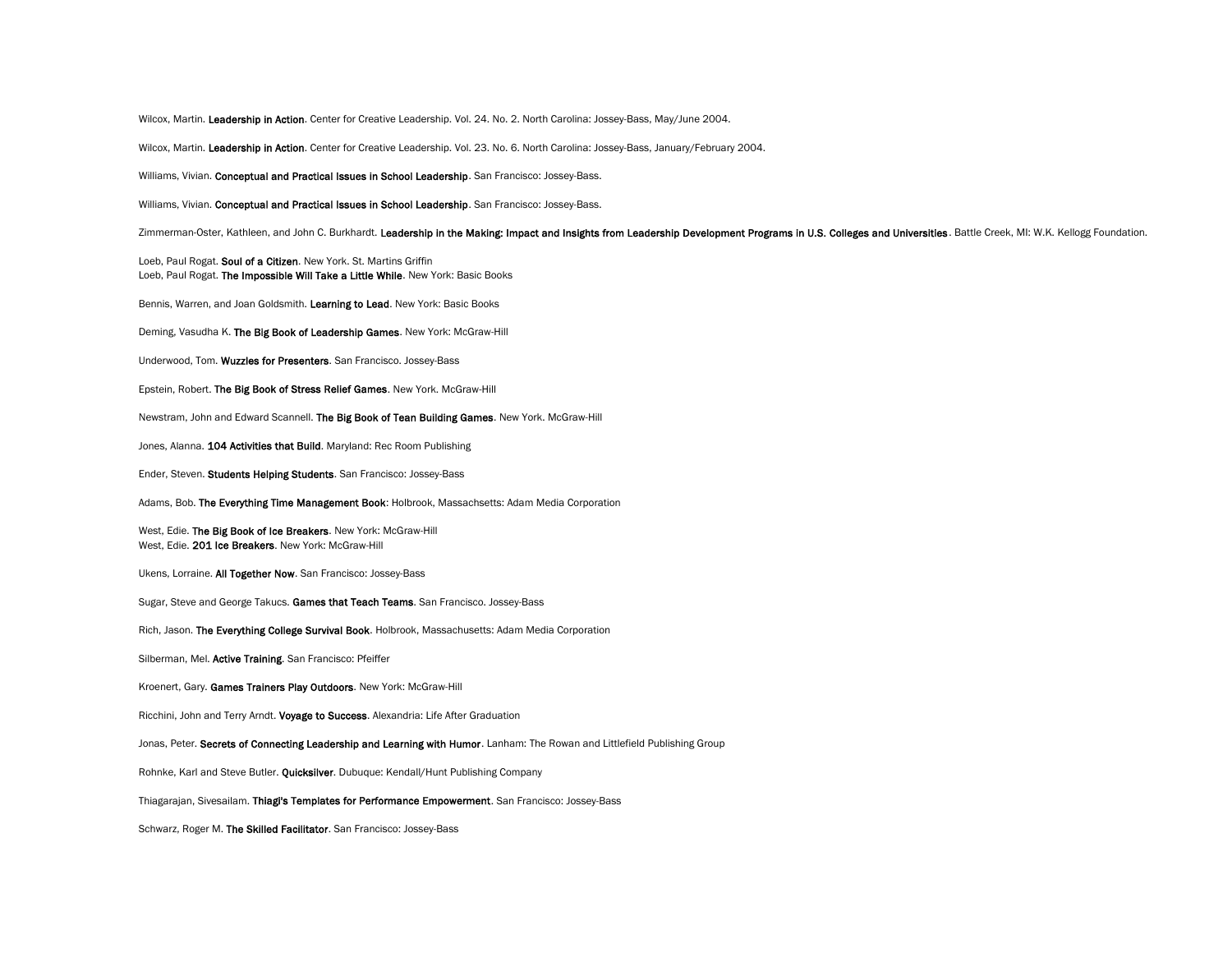Schwarz, Roger M. The Skilled Facilitator's Fieldbook. San Francisco: Jossey-Bass

Kolb, David. Experimental Learning. Upper Saddle River. Prentice Hall, Inc

Campbell, Shelia. Retreats that Work. San Francisco: Jossey-Bass

Colby, Anne. Educating Citizens. San Francisco: Jossey-Bass

Maxwell, John C. Your Road Map for Success. Nashville: Thomas Nelson Publisher Maxwell, John C. and Jim Dornan. Nashville; Thomas Nelson, Inc

Lencioni, Patrick. The Five Dysfunctions of a Team. San Francisco: Jossey-Bass

Fink, L. Dee. Creating Significant Learning Experiences. San Francisco: Jossey-Bass

Johnson, David and Frank Johnson. Joining Together. Boston: Pearson. Inc

Silberman, Mel. 101 Ways to Make Training Active. San Francisco: Pfeiffer

Ukens, Lorraine. Working Together. San Francisco: Pfeiffer

Lara, Andres. How to Stay Motivated During Difficult Timesb. Kearny: Morris Publishing Lara, Andres. Inspire the Sleeping Giant Within, Kearny: Morris Publishing

Kellerman, Barbara. Bad Leadership. Boston: Harvard Business School Press

Burns, James M. Leadership. New York: Harper and Row

McCauley, Movely and Van Velsor. Handbook of Leadership Development. San Francisco: Jossey-Bass

Maxwell, John C. Leadership Gold. Nashville: Thomas Nelson Maxwell, John C. Put Your Dream to the Test. Nashville: Thomas Nelson Maxwell, John C. Developing the Leader with You. Nashville: Thomas Nelson

Rost, Joseph C. Leadership for the Twenty-first Century. Wesport: Praeger Publishers

Allen, Kathleen E and Cynthia Cherrey. Systemic Leadership. Lanhami University Press of America

Northousem Peter G. Leadership Theory and Practice. London: Sage Publications

The Leadership Secrets of Santa Claus. Walk The Talk Company

Fullan, Michael. Leading in a Culture of Change. San Francisco: Jossey-Bass

Phillips, Donald T, Martin Luther King Jr. on Leadership. New York: Warner Books

Mackenzie, Gordon. Orbiting the Giant Hairball

Maxwell, John C. The 21 Indespensable Qualities of a Leader. Nashville: Thomas Nelson, Inc

Quinn, Robert E. Building the Bridge as You Walk on It. San Francisco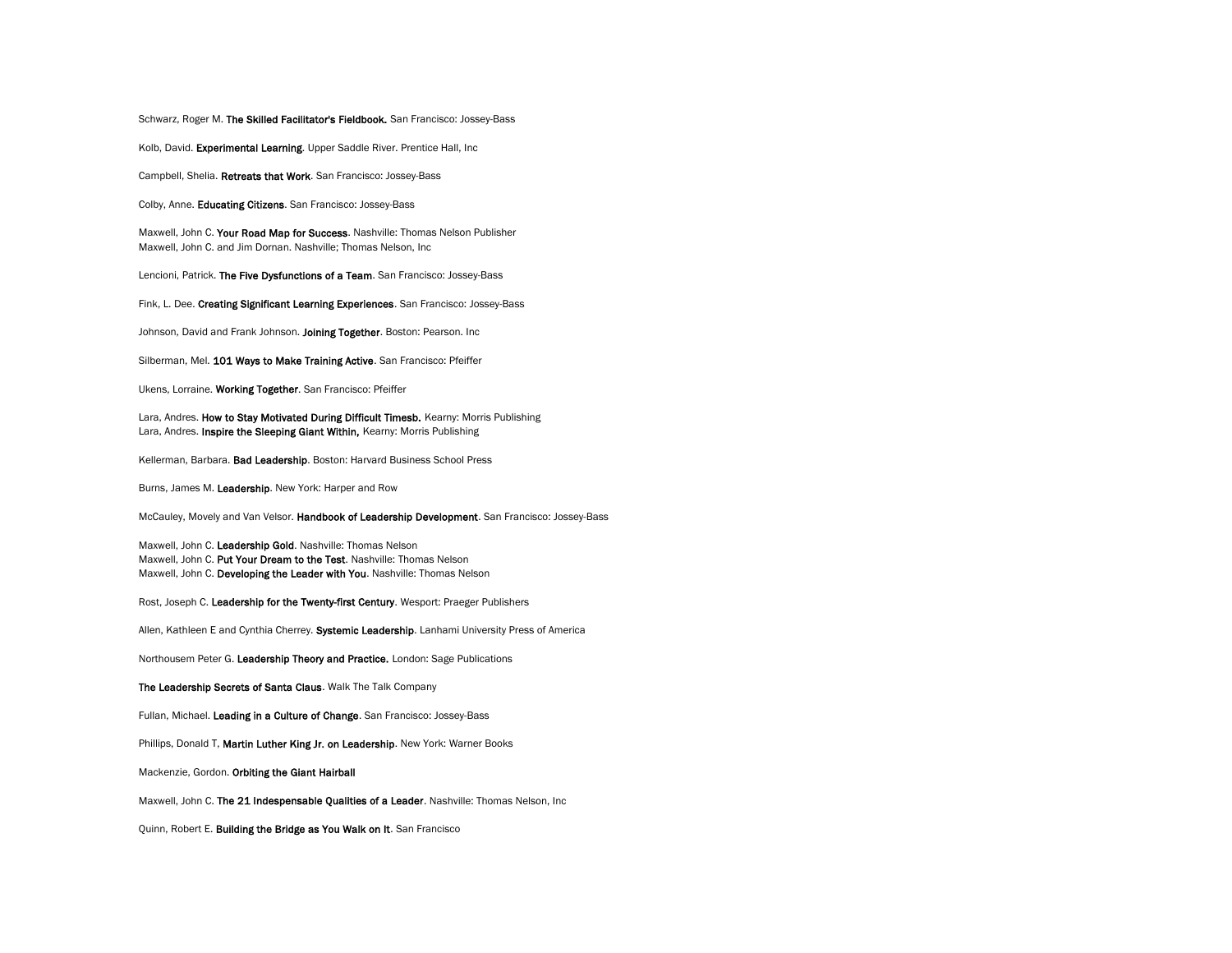Matusak, Larraine. Finding Your Voice. San Francisco: Jossey-Bass

Kouzes, James and Barry Posner. Encouraging the Heart. San Francisco: Jossey-Bass

Landin, Stephen. Fish. New York; Hyperion

Bolman, Lee G. and Terrence E. Deal. Leading with the Soul. San Francisco: Josey-Bass

Amey, Marilyn J. and Lori M. Reesor. Beginning Your Journey: NASPA